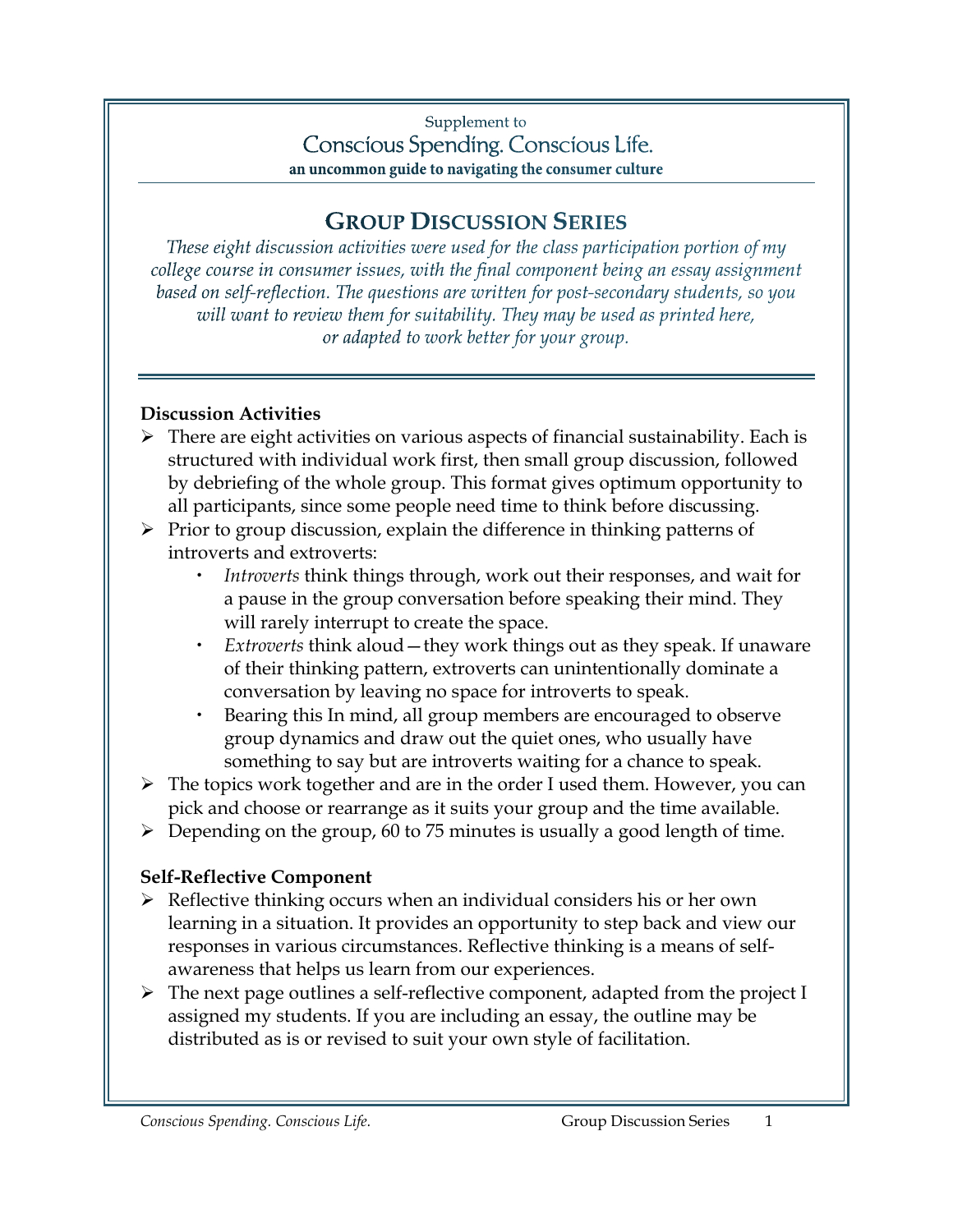## **FINAL ACTIVITY: SELF-REFLECTION**

## **PROCEDURE**

- $\triangleright$  Review your individual and group responses to the discussion activities. If you missed an activity, complete it on your own, answering both the individual and group questions.
- $\triangleright$  Attach your raw data, i.e., the eight completed activity sheets.

## **THE TASK**

Write a 4–6 page essay summarizing and reflecting on your experience of these discussions, and what you learned about yourself from them. This is about **your experience and thinking**, so report on how this affected *you* and avoid talking about "people" in general.

Start by thinking about which topics you found easiest to answer, and which were most difficult for you. Write about these observations. The reflective aspect of your thinking would be to identify *why* this was the case.

You can also gain insight by considering the group discussions and what happened to your perspective as a result of discussion with others. Identify which topic stretched your thinking the most and describe how that was so. Support your description with references to your notes from the individual and group responses.

The third aspect of reflection is to consider how one or more of these activities may have changed your behaviour, or your anticipated behaviour. Identify the topic that was most significant for you in terms of changing your behaviour. Discuss how it has changed or will change your behaviour.

To deepen your descriptions and discussion, consider the following: Which part of these experiences surprised you? What was predictable? If changes occurred, are they likely to be far-reaching and long-lasting, or temporary? If changes did not occur, what are the reasons for that? Do you generally reflect on your experiences, or is this new to you? If new, are you likely to do more of this; why or why not?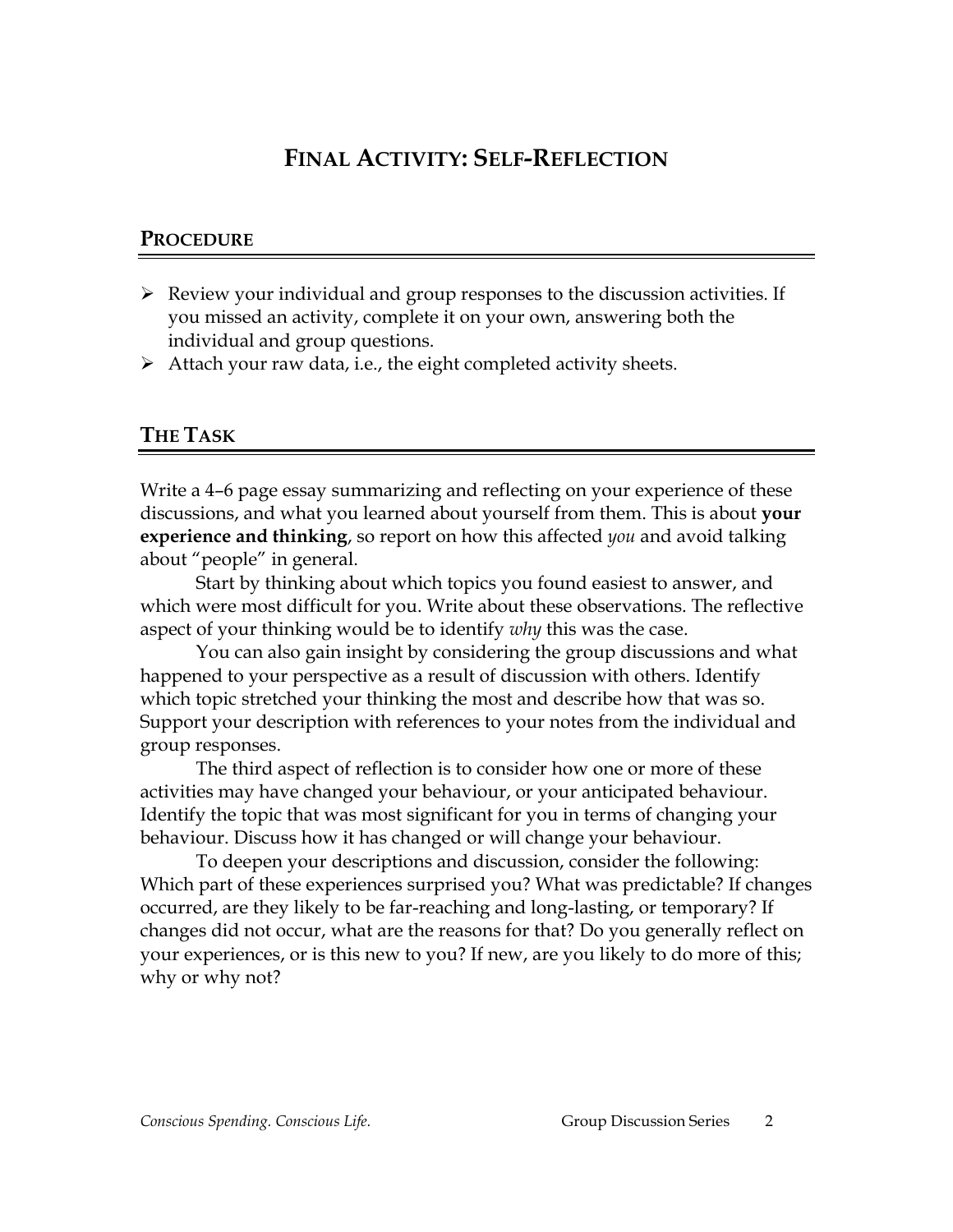# Grounding in Yourself

#### **INDIVIDUAL WORK**

*You may circle more than one choice in each question. Then number your circled choices in order of priority for each question.*

|  | Ranking 1. I would buy a \$200 pair of jeans because                                                                 |  |  |  |
|--|----------------------------------------------------------------------------------------------------------------------|--|--|--|
|  | a. I expect them to wear longer than a cheaper pair.                                                                 |  |  |  |
|  | b. they have distinctive style features that make them (and therefore                                                |  |  |  |
|  | me) stand out.                                                                                                       |  |  |  |
|  | c. that's what my circle of friends does.                                                                            |  |  |  |
|  | d. Are you kidding??!! If I had \$200, I'd spend \$40 on jeans if I really                                           |  |  |  |
|  |                                                                                                                      |  |  |  |
|  | <u> 1989 - Johann Barbara, marka a shekara tsa 1989 - An tsa 1989 - An tsa 1989 - An tsa 1989 - An tsa 1989 - An</u> |  |  |  |
|  | 2. I am taking post-secondary education because                                                                      |  |  |  |
|  | a. statistics show that post-secondary graduates have higher income-                                                 |  |  |  |
|  | earning potential than those who only completed high school.                                                         |  |  |  |
|  | b. I want to work in a particular field, and this is what I need to do to                                            |  |  |  |
|  | qualify for this sort of work.                                                                                       |  |  |  |
|  | c. that's what most of my friends are doing, and I didn't want to be                                                 |  |  |  |
|  | left out of the loop.                                                                                                |  |  |  |
|  | d. my parents expect me to.                                                                                          |  |  |  |
|  | e. I don't yet know what career I want to have, so I thought this was                                                |  |  |  |
|  | a good way of exploring a variety of subject areas.                                                                  |  |  |  |
|  |                                                                                                                      |  |  |  |
|  |                                                                                                                      |  |  |  |
|  | 3. I will know I am successful in my adulthood when                                                                  |  |  |  |
|  | a. I have enough money to meet my basic needs and some put away<br>for the future.                                   |  |  |  |
|  | b. I am doing work that is satisfying to me.                                                                         |  |  |  |
|  | c. I have a big house, new car every few years, nice clothes, and go                                                 |  |  |  |
|  | out to concerts and nice meals as often as I want.                                                                   |  |  |  |
|  | d. I continually examine where my life is going and assess what steps                                                |  |  |  |
|  | to take next.                                                                                                        |  |  |  |
|  | e. Other $\_\_$                                                                                                      |  |  |  |
|  |                                                                                                                      |  |  |  |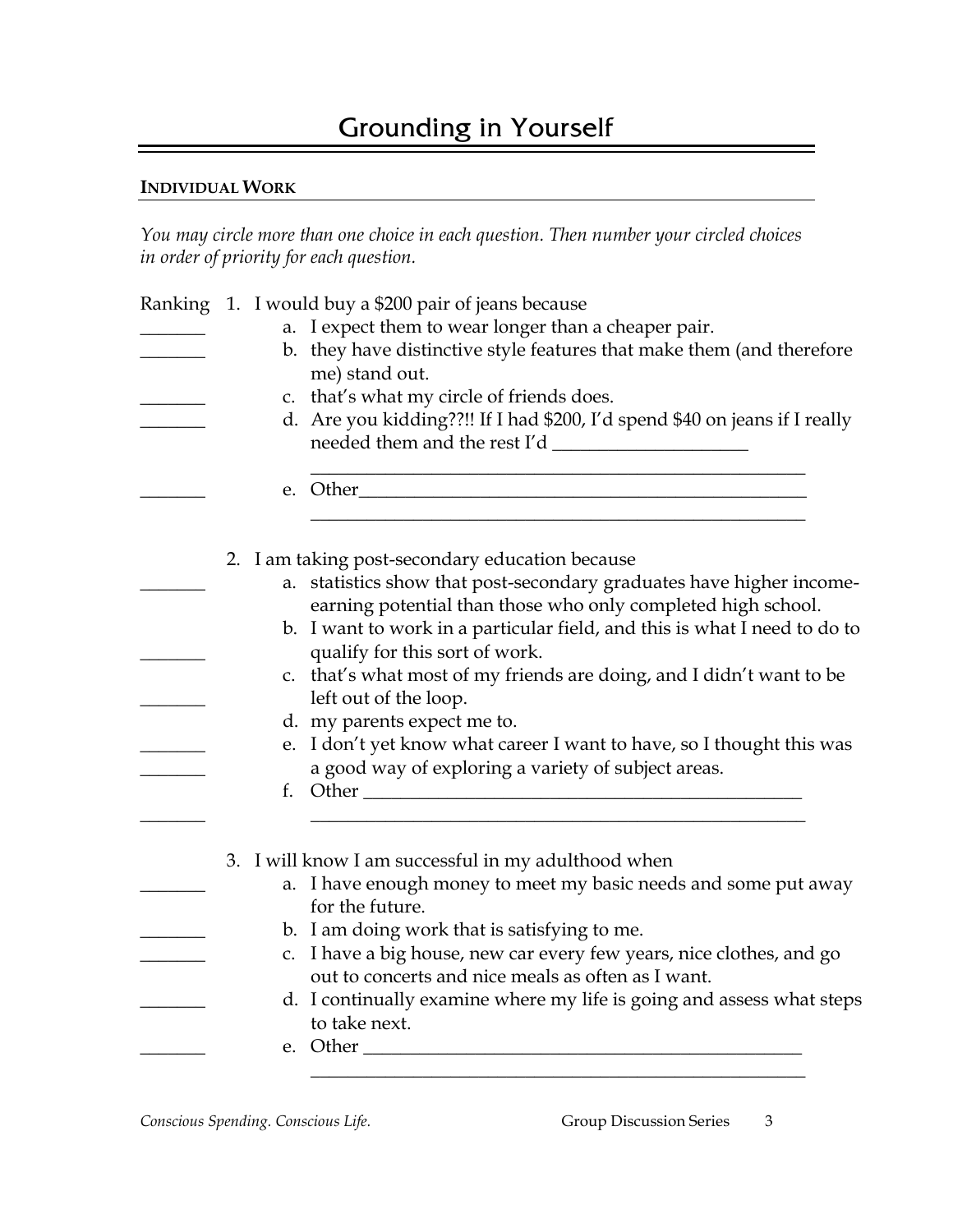## **In the space below, write out your #1 ranking choice for each question.**

*Question 1*: I would buy a \$200 pair of jeans because

*Question 2:* I am taking post-secondary education because

*Question 3:* I will know I am successful in my adulthood when

## **Now read them through and write the first things that come to mind in terms of what this tells you about yourself. Write this out in a few sentences.**

**If you are finished before the rest of the class,** think about the following questions and make notes so you are prepared for the group discussion.

**GROUP DISCUSSION**

- A. What are the pressures experienced by young adults in a consumer culture?
- B. In a consumer society, what are the consequences of not being grounded in ourselves?
- C. What are factors that help young adults become less subject to external pressures and expectations?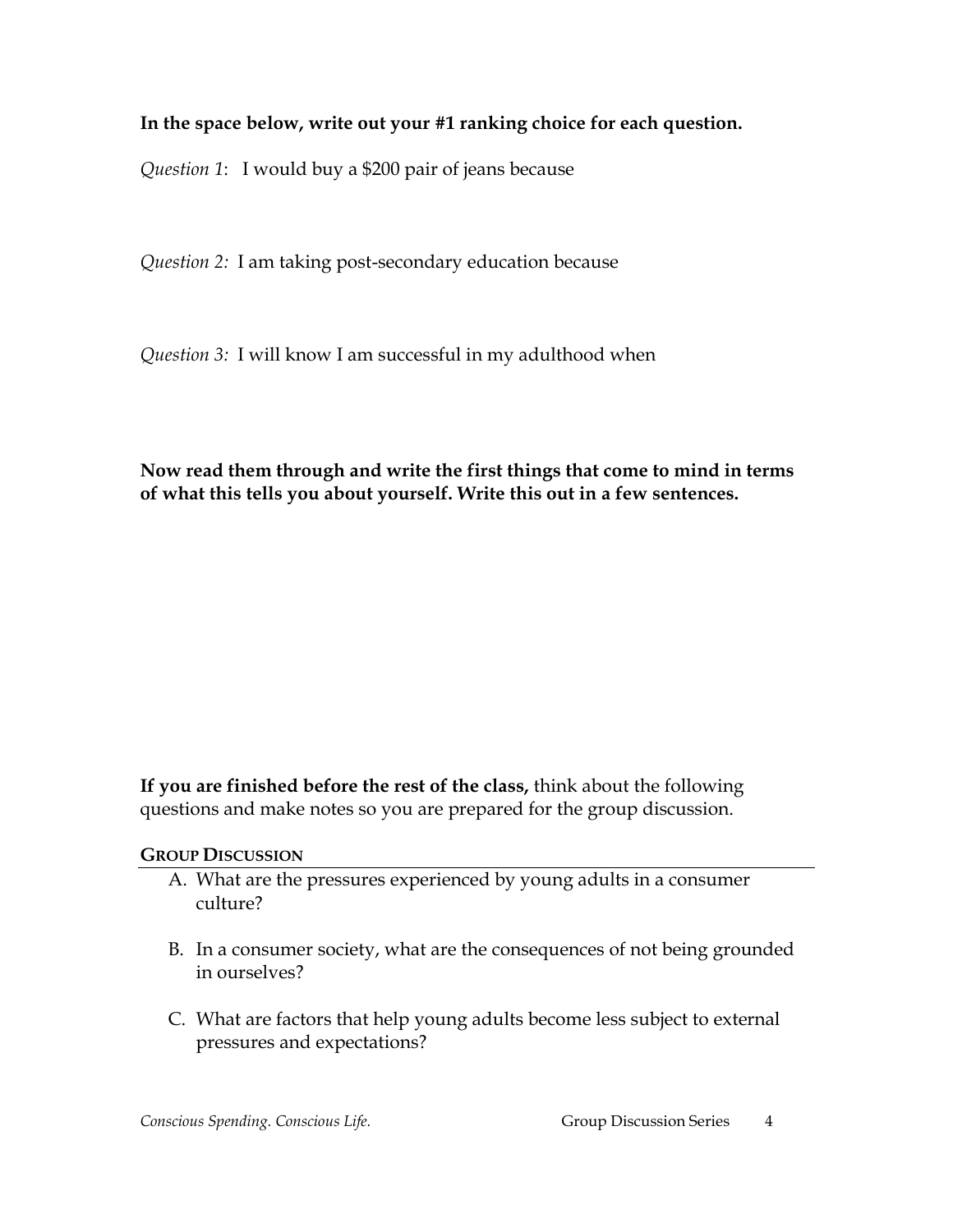- 1. What if you were cooking a meal and ran out of an ingredient the recipe called for?
	- a. What would you do?
	- b. If you can think of only one thing to do, then you have no options. List 3 other possibilities.
	- c. Looking at these options you've identified, would you still choose the original course of action? Why or why not?
- 2. What if you and a friend were on an overnight hiking trip and the weather turned much colder than you had anticipated. You've put on most of your clothes and climbed into your sleeping bag, but you are still "freezing." You're in a location where you cannot just get back into your car and drive home to your own warm bed.
	- a. What could you do?
	- b. How many alternatives did you list in thinking through how to resolve this problem?
	- c. What does that tell you about your natural inclination to look for alternatives when you encounter the need to solve a problem?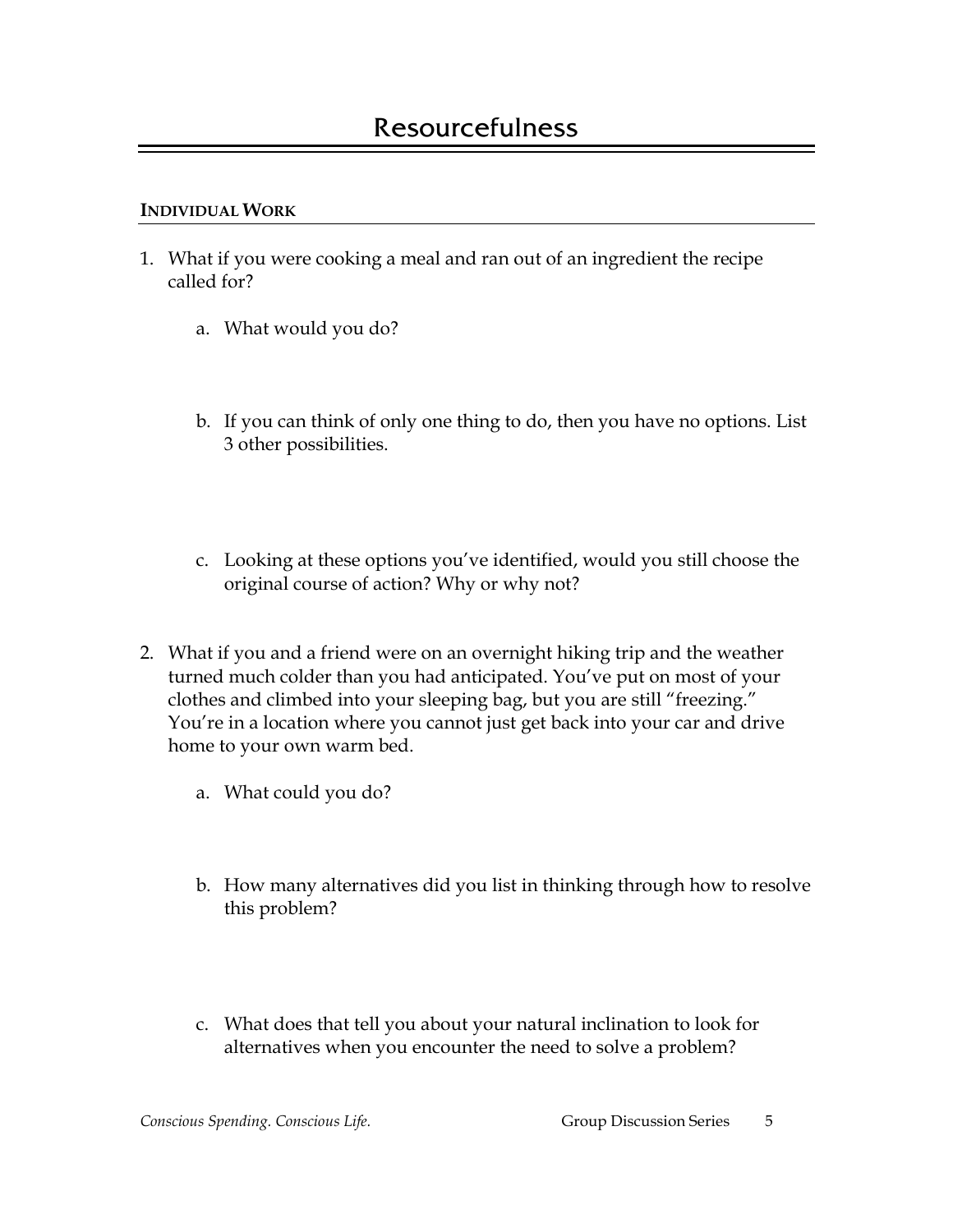3. Tell the story of a situation you encountered that required you to be resourceful. What happened, and what did you do?

#### **GROUP DISCUSSION**

- 1. Share your solutions to the camping scenario using the following method to give each group member a chance to participate. Go around the group, giving each person a chance to share **one** of their solutions. Then you can go around again so people can add any that have not yet been mentioned.
- 2. Let each person tell his or her story about a time when they were resourceful. Simply listen to each, without commenting or asking questions.
- 3. As a group, generate a list of the benefits of being resourceful. Write the list in the space below. You should have at least 6 benefits in your list.

4. Resourcefulness is not encouraged in a consumer culture. Why?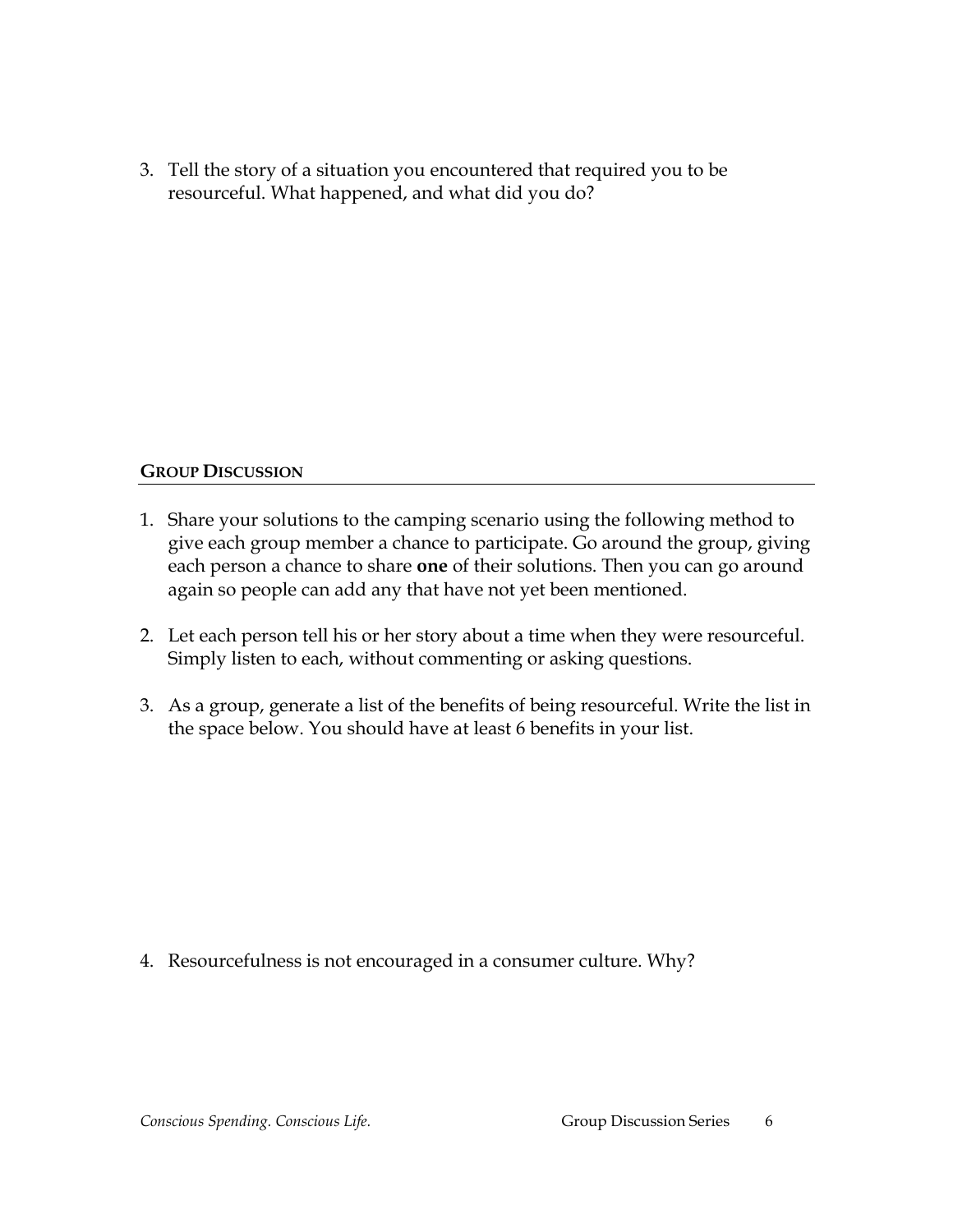If you currently live with your parents, most likely they are your emergency back-up plan. However, once you live on your own, you need to be able to "stand on your own two feet." That includes being able to handle unexpected financial occurrences. Those of you who already live on your own probably have some experience with this.

## **INDIVIDUAL WORK**

|                         | Potential emergency | Estimated cost | Ways a person might cover that cost<br>(as many as you can think of) |
|-------------------------|---------------------|----------------|----------------------------------------------------------------------|
| $\mathbf{1}$            |                     |                |                                                                      |
| $\overline{2}$          |                     |                |                                                                      |
| 3                       |                     |                |                                                                      |
| $\overline{\mathbf{4}}$ |                     |                |                                                                      |
| 5                       |                     |                |                                                                      |

Complete all columns of this chart in preparation for the group work to follow.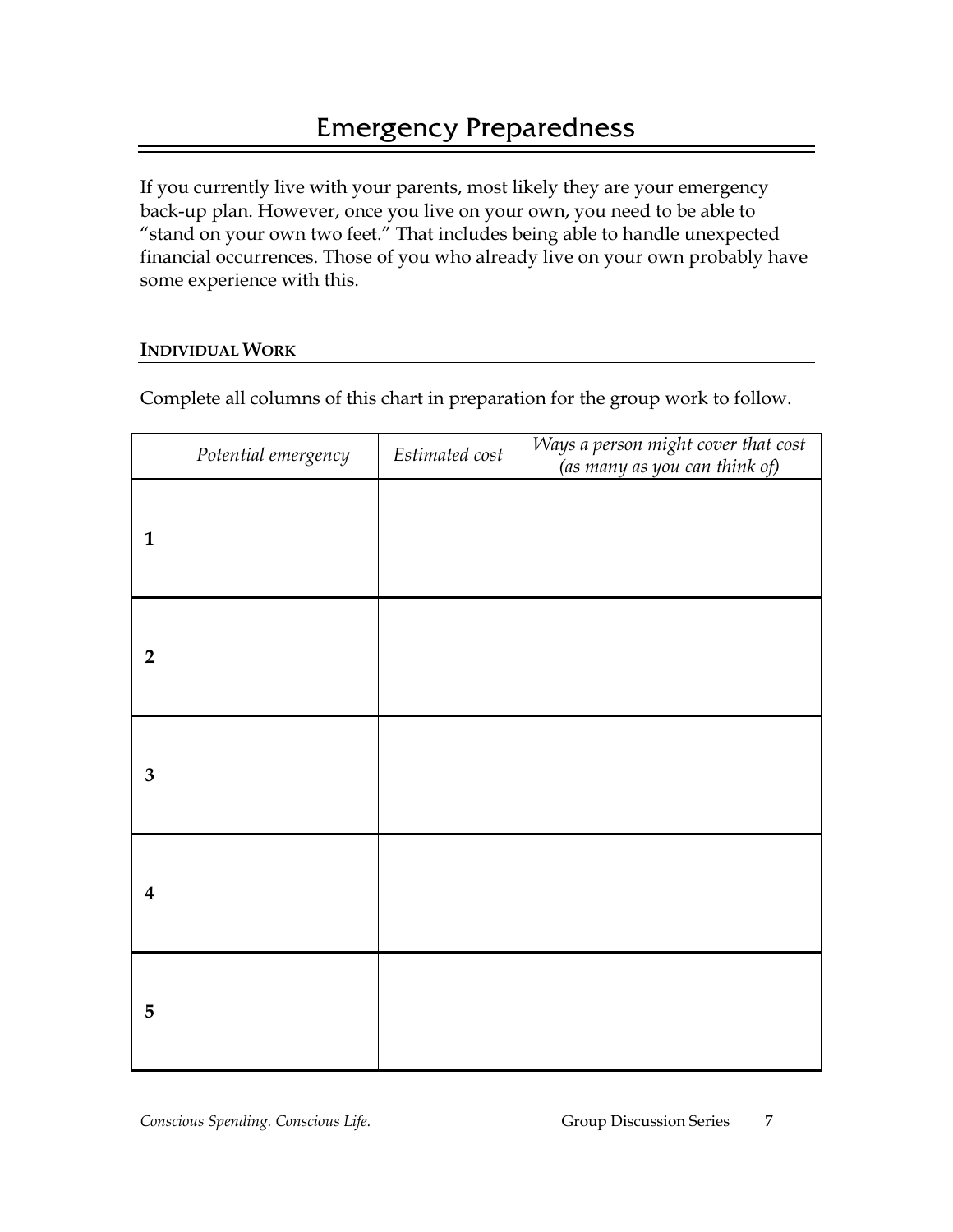1. Make a composite list of all the emergencies listed by your group members.

- 2. Identify one emergency that was common to all, or at least most, of your group members' lists: \_\_\_\_\_\_\_\_\_\_\_\_\_\_\_\_\_\_\_\_\_\_\_\_\_\_\_\_\_\_\_\_\_\_\_\_\_\_\_\_\_\_\_\_
	- a. List all the options suggested for covering the cost.

b. Discuss the implications of each option.

- c. Which option is the most constructive financially?
- d. What would it take to make that option feasible (i.e. the strategy that could put it in place).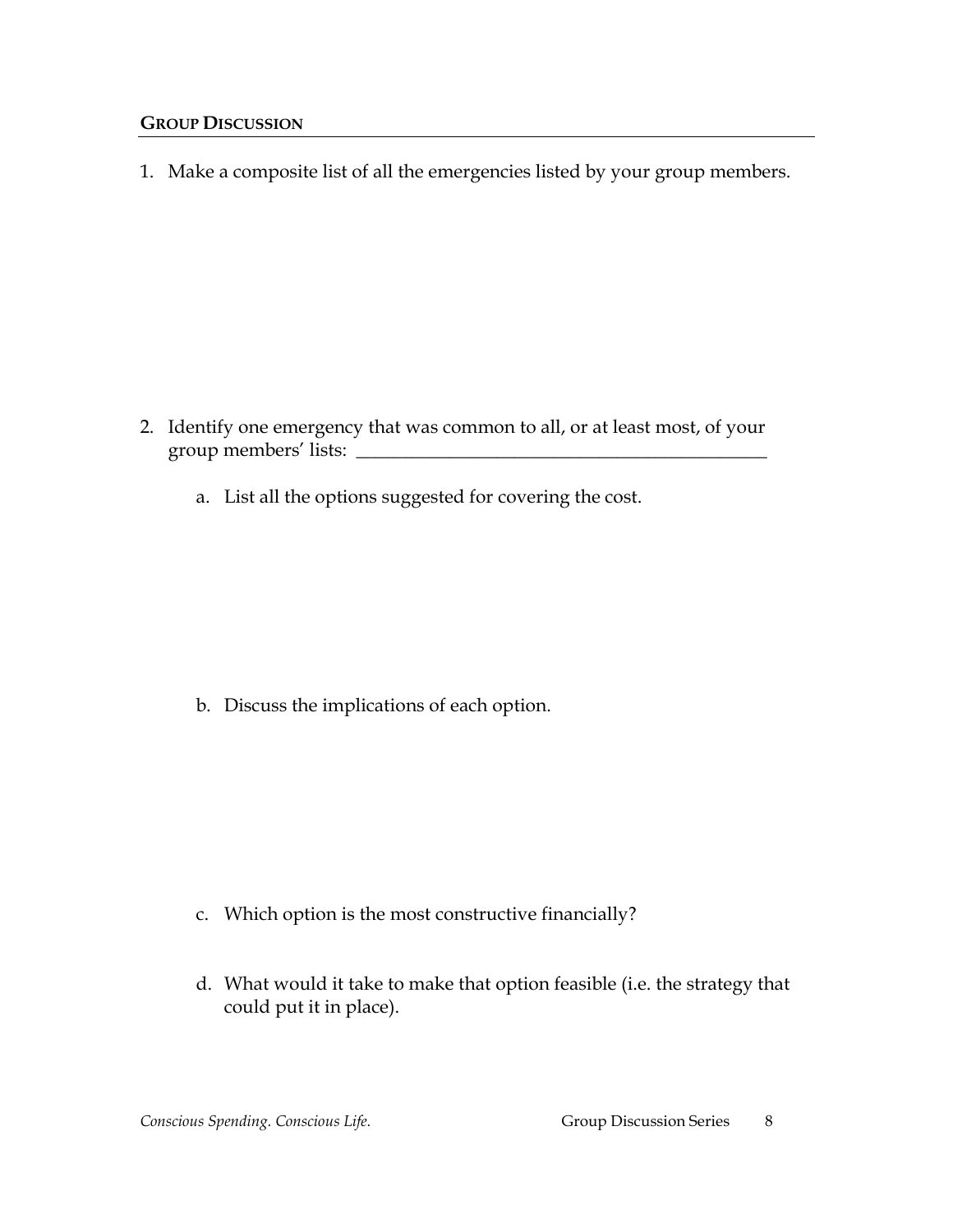*Answering the following questions will help you become aware of where you stand in terms of personal ethics. This will prepare you for the group discussion. Your answers to these questions will not be shared with, or seen by, anyone but you.* 

- 1. The server has forgotten to include your beverage on the bill for your meal. Would you point out the error? YES NO Why/why not?
- 2. You work in a clothing store and a friend asks you to ring in only three of the four items placed on the counter. Your manager is at lunch and the other salesclerk is intently occupied with a customer. Would you charge your friend for only three of the items? YES NO Why/why not?
- 3. The ATM gave you an extra \$100. Would you report the error? YES NO Why/why not?
- 4. You were overpaid by a small amount on your paycheque. Would you tell your boss? YES NO Why/why not?
- 5. You were overpaid by \$300 on your paycheque. Would you tell your boss? YES NO Why/why not?
- 6. You discovered that your next-door neighbour hasn't password-protected his wireless. Would you use this free connection to save money? YES NO Why/why not?
- 7. You have a job in an office where no one monitors your actions closely. Would you tuck pens and paper into your backpack regularly so you don't have to buy them for your own use? YES NO Why/why not?
- 8. You need an item for a party and likely won't use it again. Would you buy it, use it, and then return it to the store for a refund? YES NO Why/why not?
- 9. The cashier was distracted and gave you too much change. Would you point out the error? YES NO Why/why not?
- 10. As you are filing your income tax return, it becomes apparent that you will be owing money this year. Would you alter the figures to make it come out more favourably for you? YES NO Why/why not?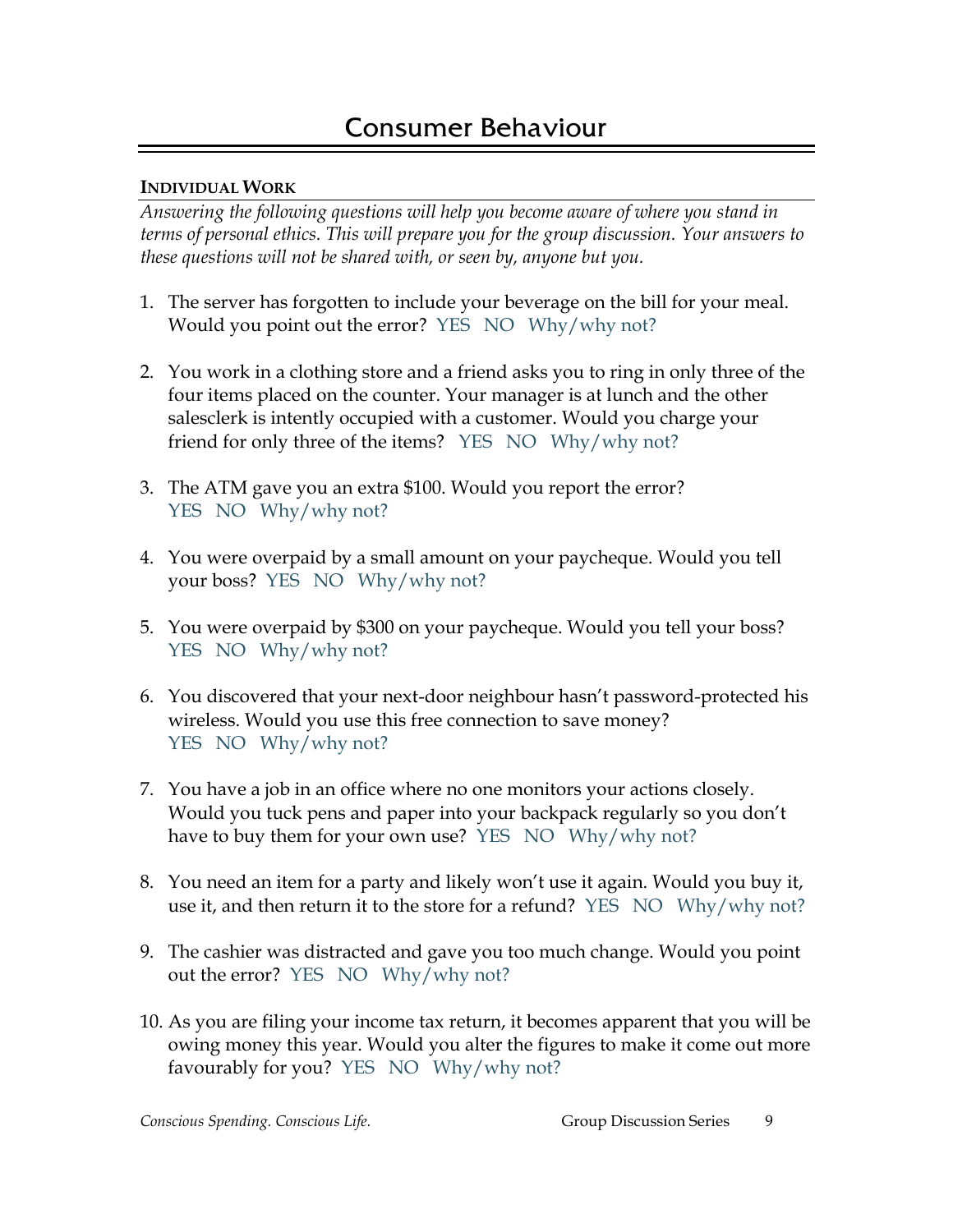- 1. Make a wide-ranging list of unethical consumer behaviours. Do not limit your ideas to the well-known and obvious ones.
- 2. How do you know these behaviours are unethical?
- 3. What is behind unethical choices in other words, *why* do people behave unethically? (There will be more than one reason.)
- 4. Rationalization
	- a. What is your understanding of the concept of "rationalization"?
	- b. Why do people rationalize their unethical behaviour?
	- c. What are examples of these rationalizations?
- 5. Entitlement
	- a. What is your understanding of the concept of "entitlement"?
	- b. How would an attitude of entitlement be related to unethical behaviour?

For more about everyday ethics: [http://greatergood.berkeley.edu/article/item/right\\_and\\_wrong\\_in\\_the\\_real\\_world](http://greatergood.berkeley.edu/article/item/right_and_wrong_in_the_real_world) <http://www.scu.edu/ethics/publications/iie/v8n1/everydayethics.html> <http://olinethicist.blogspot.ca/>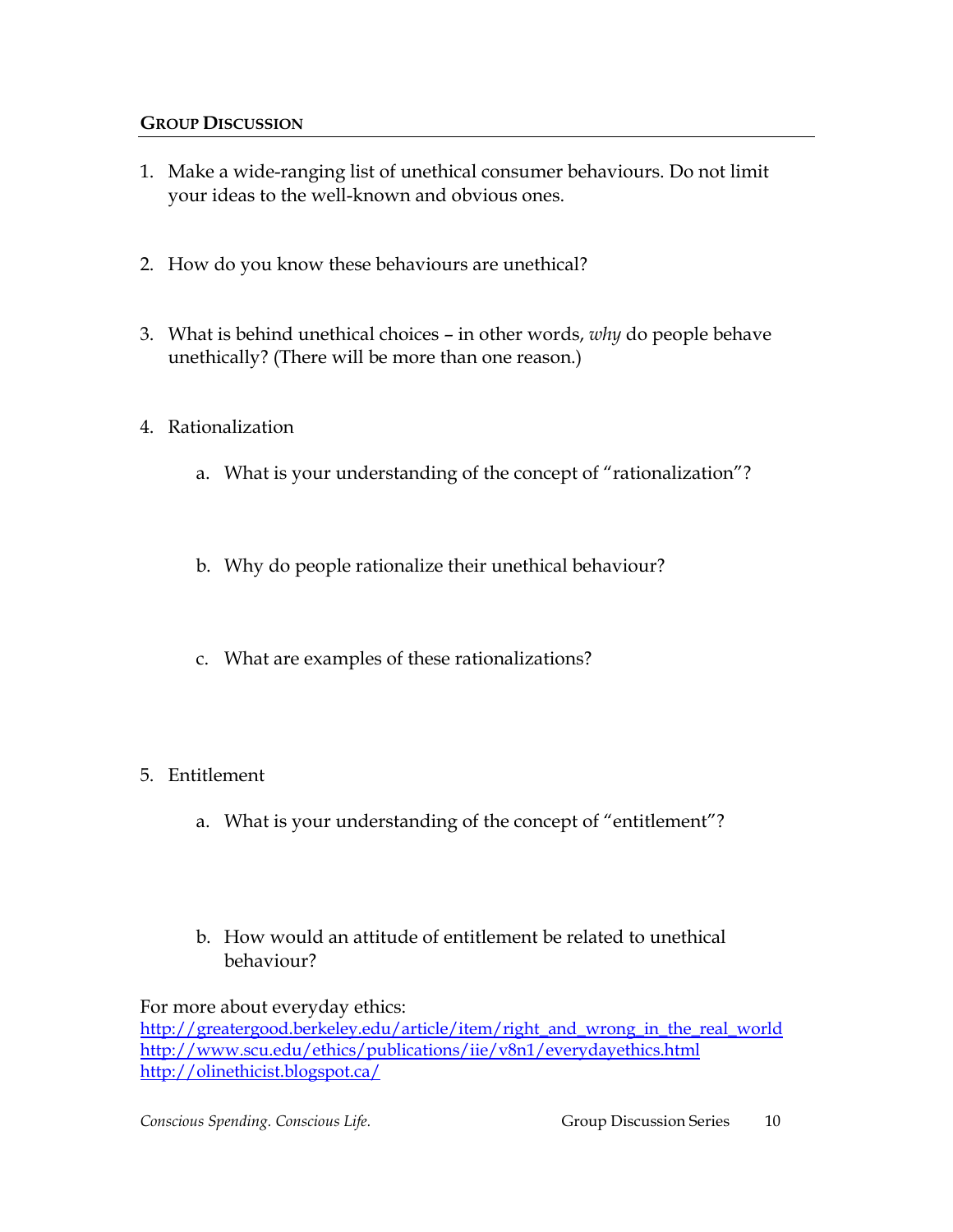*Answer these questions from* The Energy of Money *by Maria Nemeth. If there's not enough room here, use a separate sheet.*

- 1. What were your family's financial circumstances when you were born?
- 2. Did you have an allowance? Did you have to work for it, or was it given to you even if you didn't do chores to earn it?
- 3. If your relationship with money were a personal relationship, how would you describe it? Do you fear, love, hate, depend upon, feel possessive of, or feel generous with money? Just write whatever comes to your mind in this area.
- 4. How do you relate to people who have more money than you? Less money?
- 5. If you were to characterize your own brand of "money craziness" or illogical behaviour when it comes to money, how would you describe it?
- 6. How have your parents (or primary caregivers if you didn't live with your parents) influenced your relationship with money? Did they have expectations of you? What were they? Were there some aspects of money that were not discussed?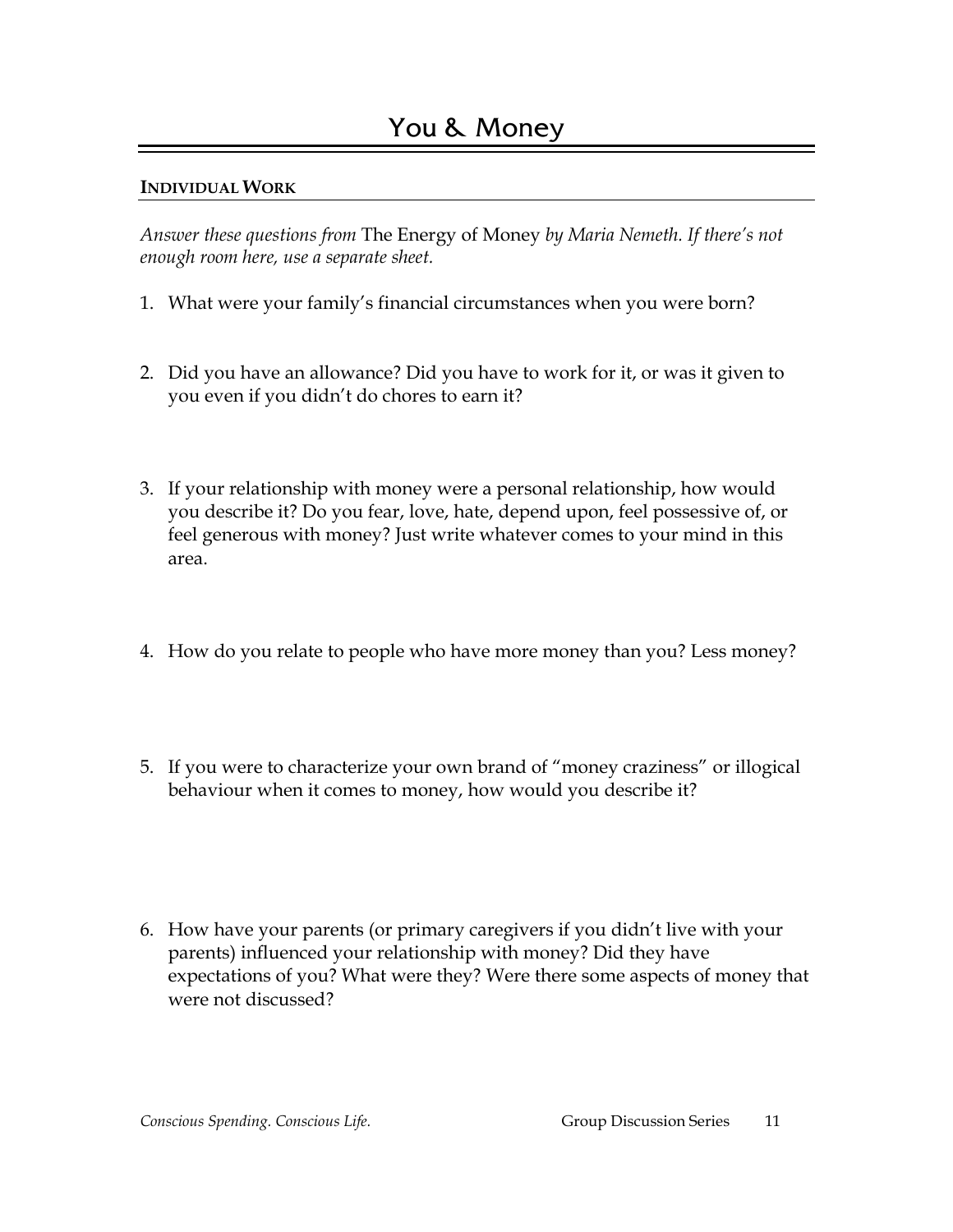- 1. Why is it useful for a person to explore his or her relationship to and beliefs about money?
- 2. List several beliefs or habits that could be financially destructive.

3. Where do these beliefs and habits come from? Be both broad and specific in your answers.

4. If a person became aware of having a financially destructive belief or habit, what might the person do to change the situation?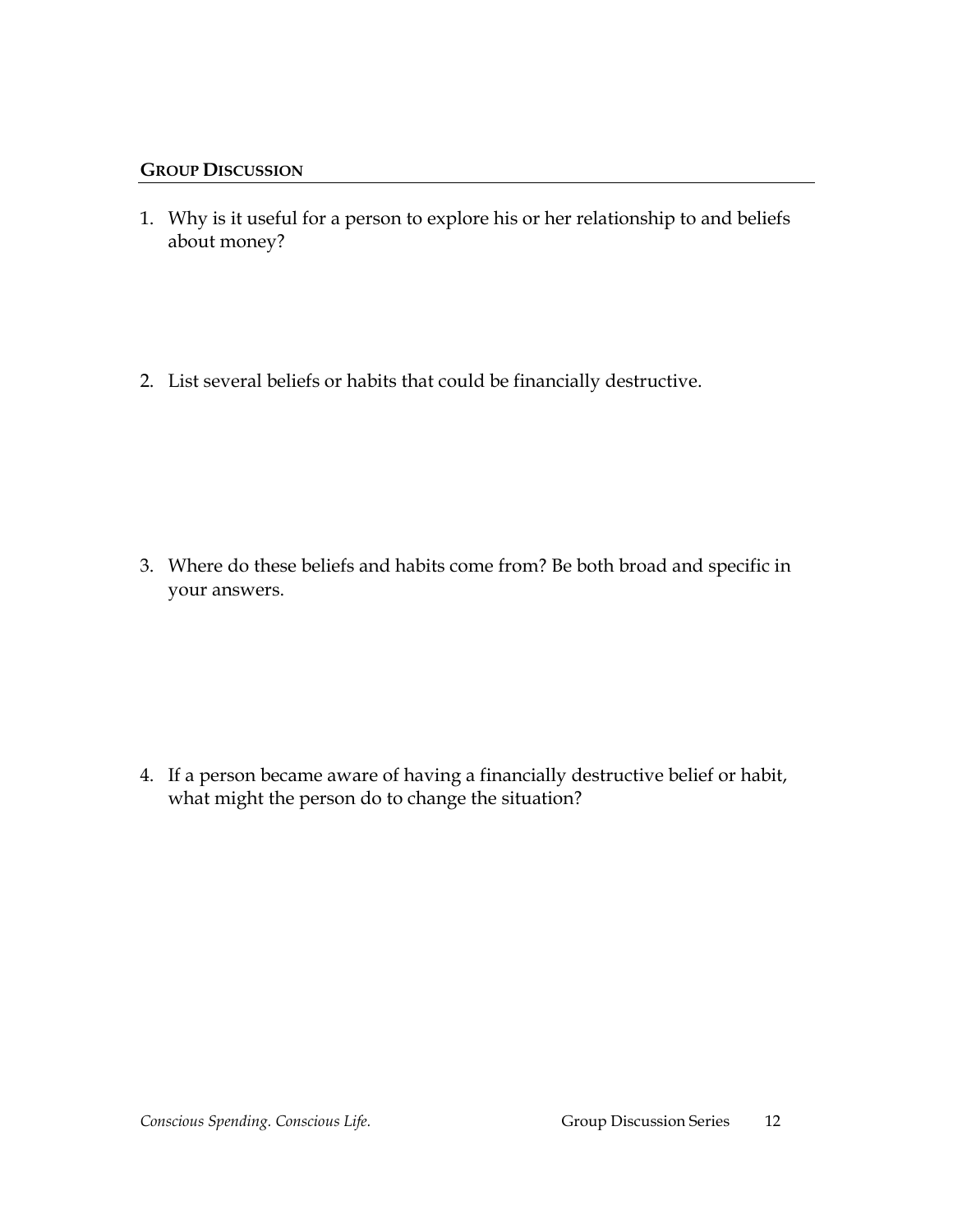#### **Notes to the facilitator…**

This discussion is structured differently from the others. For one thing, I skipped the individual response step in this activity and went directly to small groups. The nature of the topic requires single-gender groups, so I started by asking all the females to sit on one side of the room and all the males on the other. Then I divided each side into groups of 3 to 5.

This discussion is based on a scenario in which the woman earns twice the income of her spouse/partner. The questions probe feelings and resultant behaviours from both the male and female perspectives. I introduced this discussion after the midpoint of the semester and found that students were refreshingly candid in answering the questions. This led to lively and enlightening full-group discussion when each side heard from the other.

To facilitate maximum learning from the full-group debriefing, I used the method outlined below. It may seem complicated on first read-though, but actually isn't. The intention is to hear from the women about how they would feel and behave, and then to engage the men by asking how they answered the question about how they thought the women would feel. This process facilitates a bigger-picture understanding of relationship dynamics in a situation that does not match the cultural norm.

#### **Suggested full-group discussion format…**

- A. Explain the basic scenario—this is a couple in which the woman earns twice as much as the man. Let them know that the women had questions about the effects of earning more than their spouse/partner, while men were questioned about the effects of earning less.
- B. Question 1 for each group is about how they would feel and behave in their situation. Start by asking the women their answer to 1a (feelings) and 1b (behaviours).
- C. Instead of moving to 1c with the women (how they think this affects the men)—ask the men how they answered 1a in their questions. Then ask the women how those responses fit with their answer to 1c. Good questions to ask: Which of the men's feelings had you identified? What surprised you about what the men said?
- D. Have the men give answers to the 1b (behaviours) and 1c (how these make the other feel).
- E. Ask the women how they responded to their question 1c and ask the men what surprised them about the responses.
- F. Go on the question 2 if there is time. I preferred to take the discussion as deep as we could, so didn't worry if we only covered Q 1 in full-group discussion.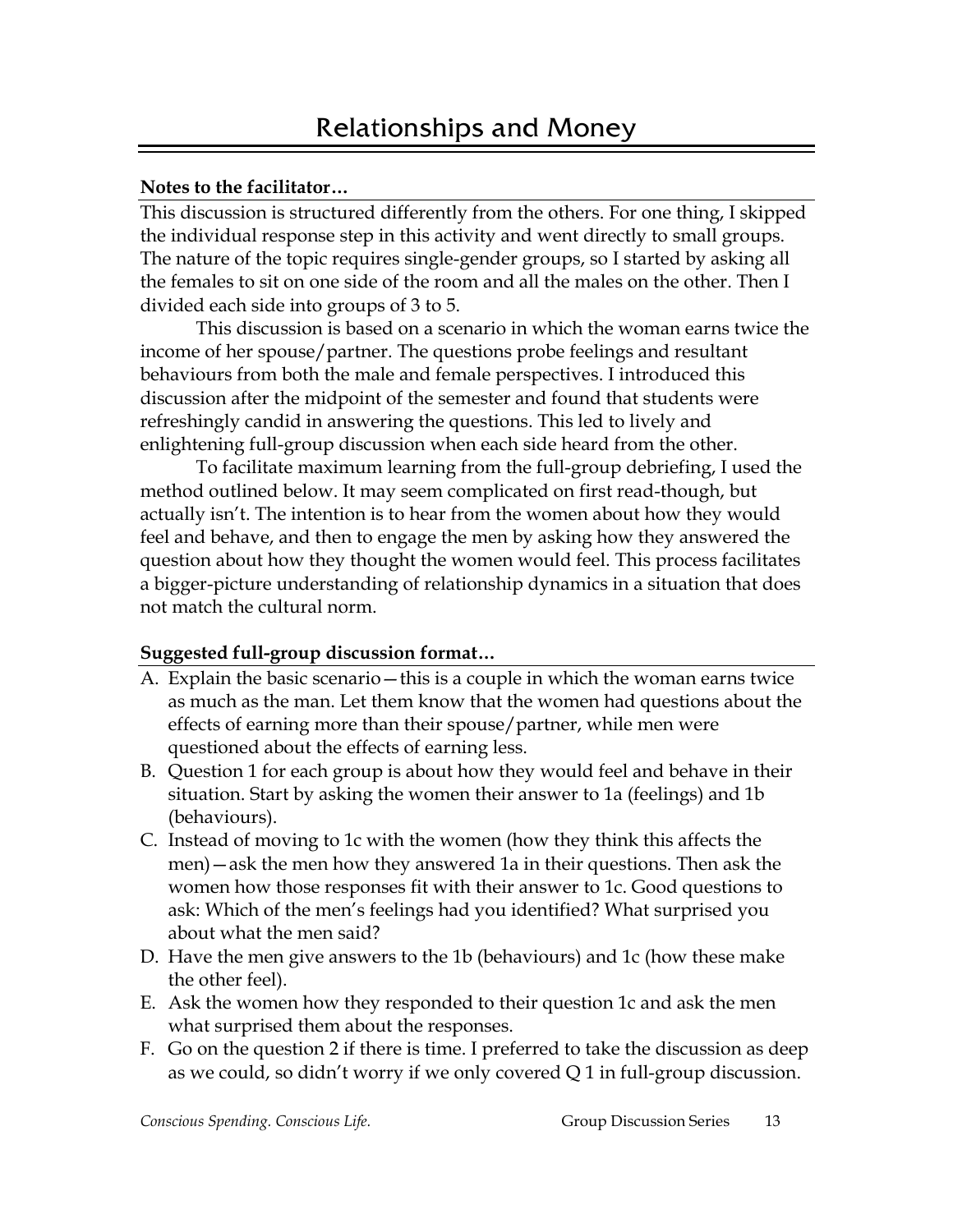# Relationships and Money

## **QUESTIONS FOR WOMEN**

## **SMALL-GROUP WORK** (There is no individual work for this activity.)

### **1. You earn twice the income that your spouse/partner does.**

- a. How does this make you feel? Think about more subconscious aspects, as well as the more obvious feelings.
- b. What kinds of behaviours are you likely to exhibit in this situation? Think about subtle things as well as the obvious.
- c. How do you imagine these behaviours make the other person feel?
- **2. Your spouse/partner does not earn enough income to support the family. You'd like to be a stay-at-home parent but feel you can't give up your income. As you think about this, you realize there is more to it than mere logic**.
	- a. What does your income represent to you?
	- b. Why do you not want to let go of that?
	- c. Once you get past these feelings, you begin to think about your options and come up with a solution that will meet your family's needs and your own. What might that be?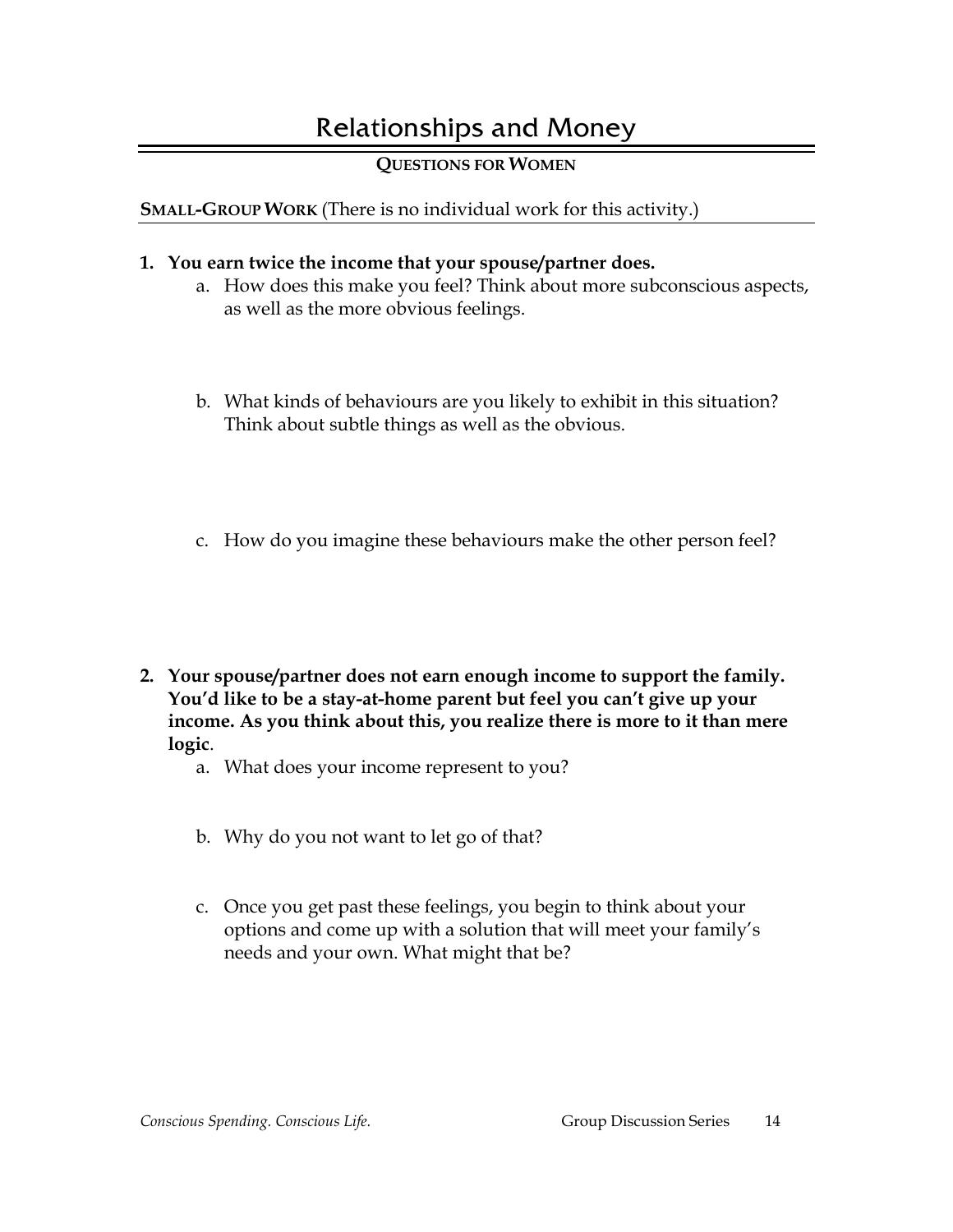# Relationships and Money

## **QUESTIONS FOR MEN**

## **SMALL-GROUP WORK** (There is no individual work for this activity.)

### **1. You earn half the income that your spouse/partner does.**

- a. How does this make you feel? Think about more subconscious aspects, as well as the more obvious feelings.
- b. What kinds of behaviours are you likely to exhibit in this situation? Think about subtle things as well as the obvious.
- c. How do you imagine these behaviours make the other person feel?
- **2. Your spouse/partner earns enough income to support the family. You'd like to be a stay-at-home parent but are reluctant to give up your income. As you think about this reluctance, you realize there is more to it than mere logic.**
	- a. What does your income represent to you?
	- b. Why do you not want to let go of that?
	- c. You calm the disquiet you are feeling by listing the benefits your spouse/partner will experience from this new arrangement. What might these benefits be?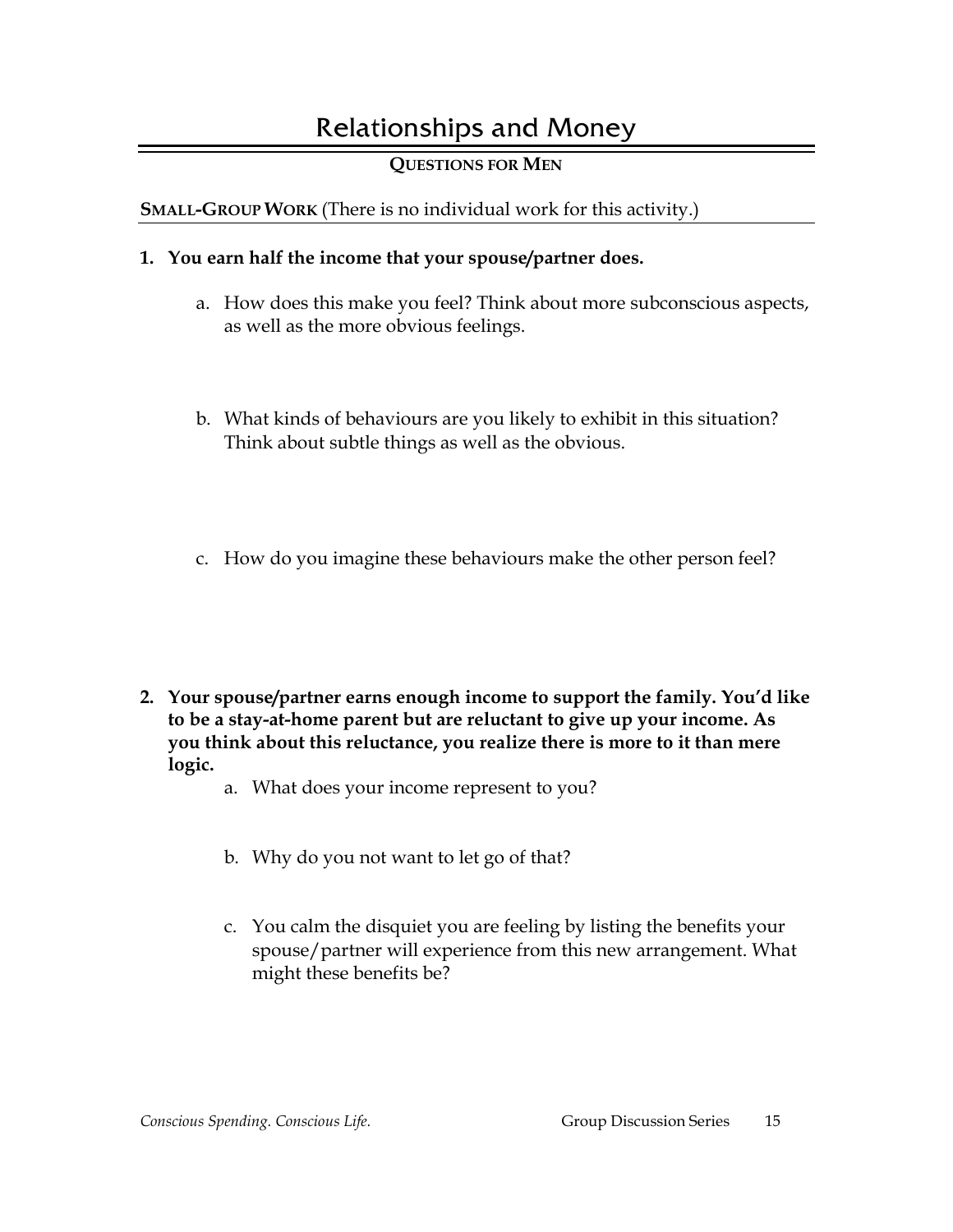1. In your mind, say the word "change." Then check in with your body to see what sensations that word evokes. It could be anything, and there are no wrong answers. You might notice a sense of anticipation, a knot in your stomach, or any number of other things. Simply observe and record. It may be easier to connect with these sensations if you close your eyes.

List the sensations you observed.

2. Describe how you feel about change.

3. Why do you feel that way about change, do you think?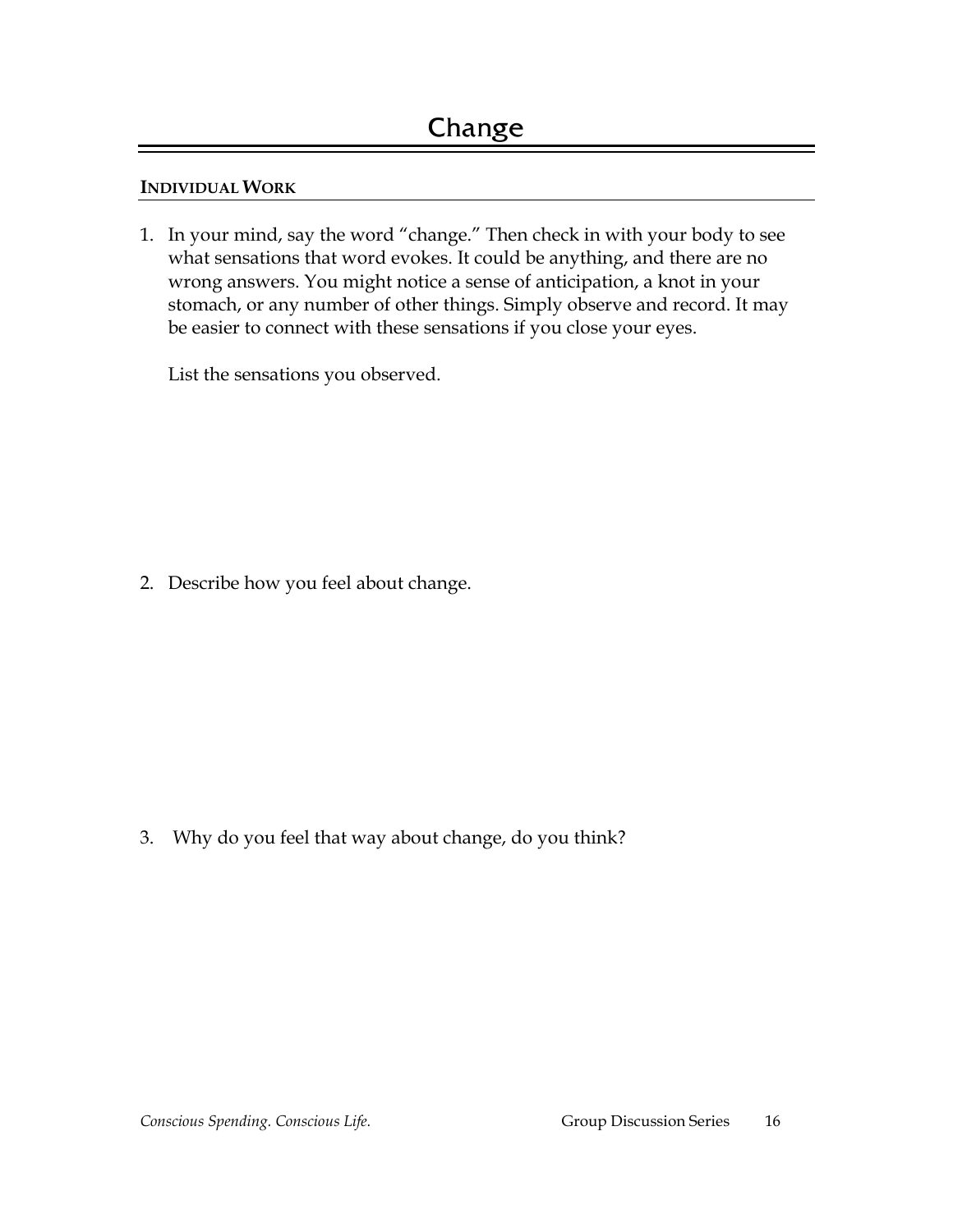1. Take a poll and record the following

Number of members in your group \_\_\_\_\_\_\_\_\_

Number who generally enjoy change \_\_\_\_\_\_\_\_\_

Number who generally dislike change \_\_\_\_\_\_\_\_

Reasons people gave for enjoying change  $\vert \vert$  Reasons people gave for disliking change

*Note: If one of the above columns is completely blank, brainstorm to think about what answers someone might give.* 

- 2. How is "control" related to people's response to changing circumstances?
- 3. How is "opportunity" related to change?
- 4. Why do most people resist change?
- 5. What personal characteristics would make people more at ease in changing conditions?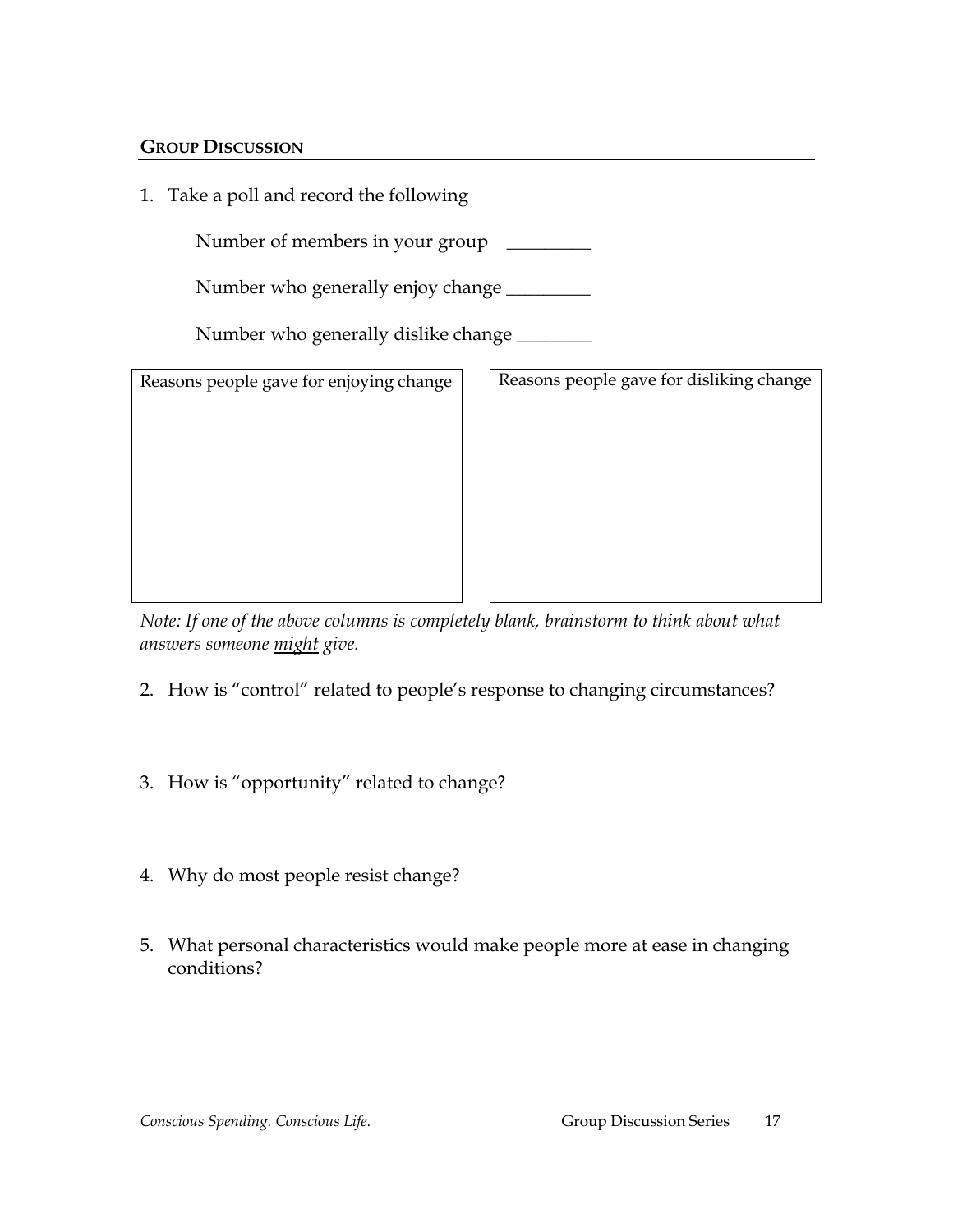List at least 8 things a person can do to keep healthy. List more if you like.



Now make a list of things a person can do that are detrimental to his/her health.